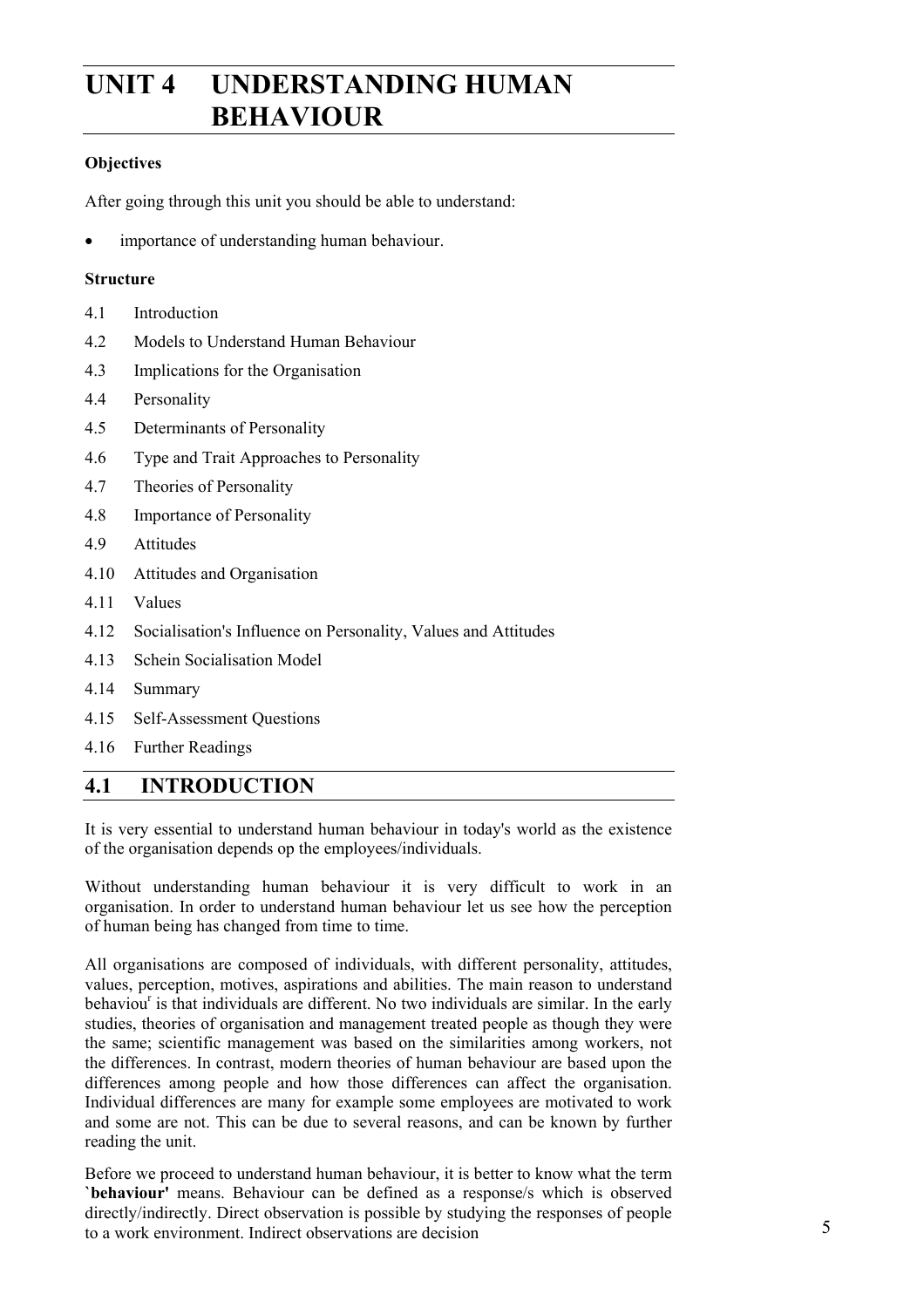making processes and attitudes, in terms of results or how people describe them verbally.

Human behaviour is very much unpredictable. In behaviour we cannot assume one set pattern of behaviour. Lavitt classified behaviour as: (i) Caused behaviour, (ii) Motivated behaviour, (iii) Goal oriented behaviour. From these observations it can be understood that behaviour is a dependent factor. By understanding behaviour one can predict, direct, change and control behaviour of individuals or group. There are generally four basic assumptions regarding nature of people: individual differences, a whole person, caused behaviour (motivation) and value of the person (human dignity).

In an organisational set up it is essential for managers to understand behaviour. as they are constantly with people, interacting with them in terms of communication (either written or oral) in terms of work (either by specifying the work and getting things done).

Understanding past behaviour is important for developing effective human skills, and it also provides a framework for predicting behaviour. It also gives an idea to managers as to how behaviour is similar in certain circumstances and changing in changing environmental conditions.

Another skill which an effective manager or leader needs is the ability to direct, change and control behaviour.

Managers have to understand that there are-going to be individual differences among the employees, as no individual is similar to other. Each individual is unique by themselves. Then one has to understand that each individual has to be taken care of as a whole person by taking care of. his needs as well as training and making him up to date in terms of work. Ultimately human beings have to be treated with respect only then you can expect effective performance. With the following descriptions you will be able to understand the concept better.

Dan's analyses the nature of people in terms of four assumptions.

#### **1. Individual Differences**

Behaviour is the result of interaction between individual characteristics and the characteristics of the environment in which the behaviour occurs.

Each person has a unique combination of characteristics. Some of these characteristics are present from birth; others develop over time. These can be called as inherited and learned characteristics. Although there are some inherited

| <i>Characteristics</i> | <b>Behaviour</b>           | Relationship found                                                                               |
|------------------------|----------------------------|--------------------------------------------------------------------------------------------------|
| Tolerance for conflict | Perceived role conflict    | Less role conflict with<br>greater tolerance for conflict                                        |
| Relative importance of | Expressed job satisfaction | "Extrinsic Managers"<br>expressed less job<br>satisfaction extrinsic versus<br>intrinsic rewards |
| Value or work ethic    | Attendance                 | Stronger work ethic<br>associated with greater<br>attendance                                     |
| Diversity of interests | Salary based measure       | High general interest of<br>performance diversity<br>associated with better<br>performance       |
| Locus of control       | Experienced job stress     | More stress with emphasis<br>on external locus of control                                        |

**Table 1: Learned Characteristics and its Effect on Behaviour**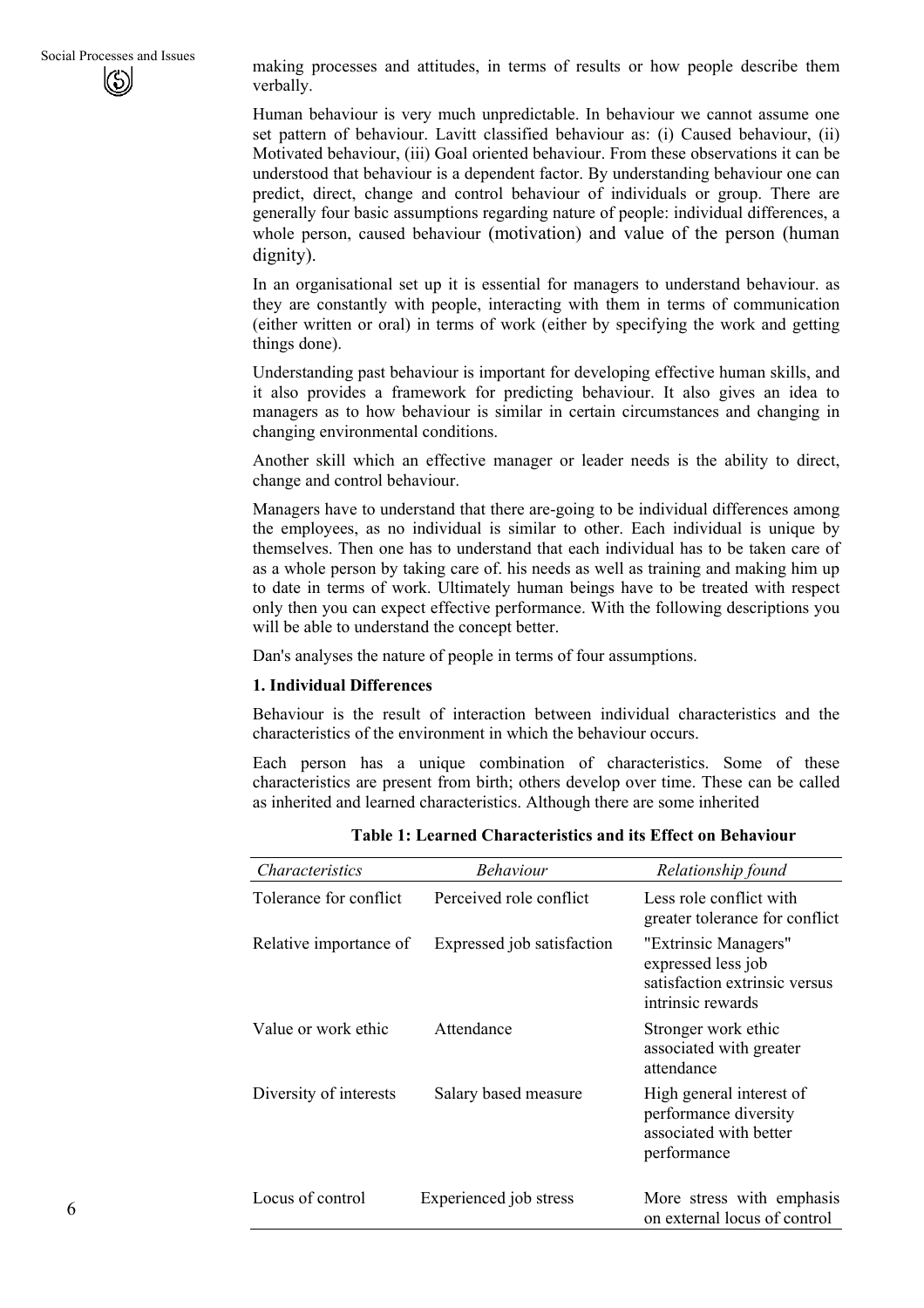characteristics, but these are very few, and not so significant. Learned characteristics are very important. Individual differences can be because of environment, personal and psychological factors. It is also due to physical and social factors. Learned characteristics are acquired as people grow, develop and interact with their environments. This is depicted by Table 1.

Indian Environment: The Changing Scenario

`Environmental factors' are characteristics of the broader environment such as economic conditions, social and. cultural norms, and political factors that can affect the individuals behaviour. Personal factors include physical and personal attributes e.g., age, sex, race, education and abilities, psychological factors are less observable. They are mental characteristics and attributes such as values, attitudes, personality and aptitudes that affect behaviour through complex psychological processes. These are studied, in the subsequent units.

All aspects of the physical world that can be seen, heard, felt, smelled or touched are part of the physical environment of behaviour. The social environment of an individual includes relationships with family, friends, co-workers, supervisors and subordinates and membership in groups such as unions. The behaviour of others (as distinct from the individuals relationship with them) is also part of an individual's social environment. Any 'norms, rules, laws or reward systems that originate with other individuals or groups help to form an individual's social environment.

#### **2. A Whole Person**

When an employee works in an organisation, the organisation takes care of that person by making him effective, as a worker and as a person.

#### **3. Caused Behaviour (Motivation)**

People's behaviour is need based. By fulfilling these needs he is motivated positively and there occurs effective performance. So the management in the organisation has to take care of these needs in order to have an effective performance. The management can show them how certain actions will increase their need fulfilment and if not; how it decreases their need fulfilment.

#### **4. Value of the Person (Human Dignity)**

People have to be treated with respect and as individuals and they can not be treated like machines as how scientific management use to treat them. By recognising them and treating them with uniqueness the value of the person gets increased. By this we can understand how the concept of treating human beings from machines to human capitals have evolved.

If one accepts the fact that human skill development is necessary then managers and leaders must have necessary understanding in order to influence the behaviour of other people. It was felt that the managers acquire three levels of expertise. Firstly they have to understand the past and current behaviour, so that they are able to predict behaviour and than they learn to direct change, and control behaviour.

# **4.2 MODELS TO UNDERSTAND HUMAN BEHAVIOUR**

Early classical approaches made the assumptions that people are naturally lazy and self-serving, neutral, or positive and self-motivated. In simpler terms they need to be pushed and controlled and kept under surveillance, never to be trusted to put in a good day's work by themselves. Economic rewards were the only one considered, and close autocratic supervision was suggested.

Systems and contingency theorists viewed people as adaptable and felt that much of behaviour was learned and not attributable to predispositions to be negative or positive.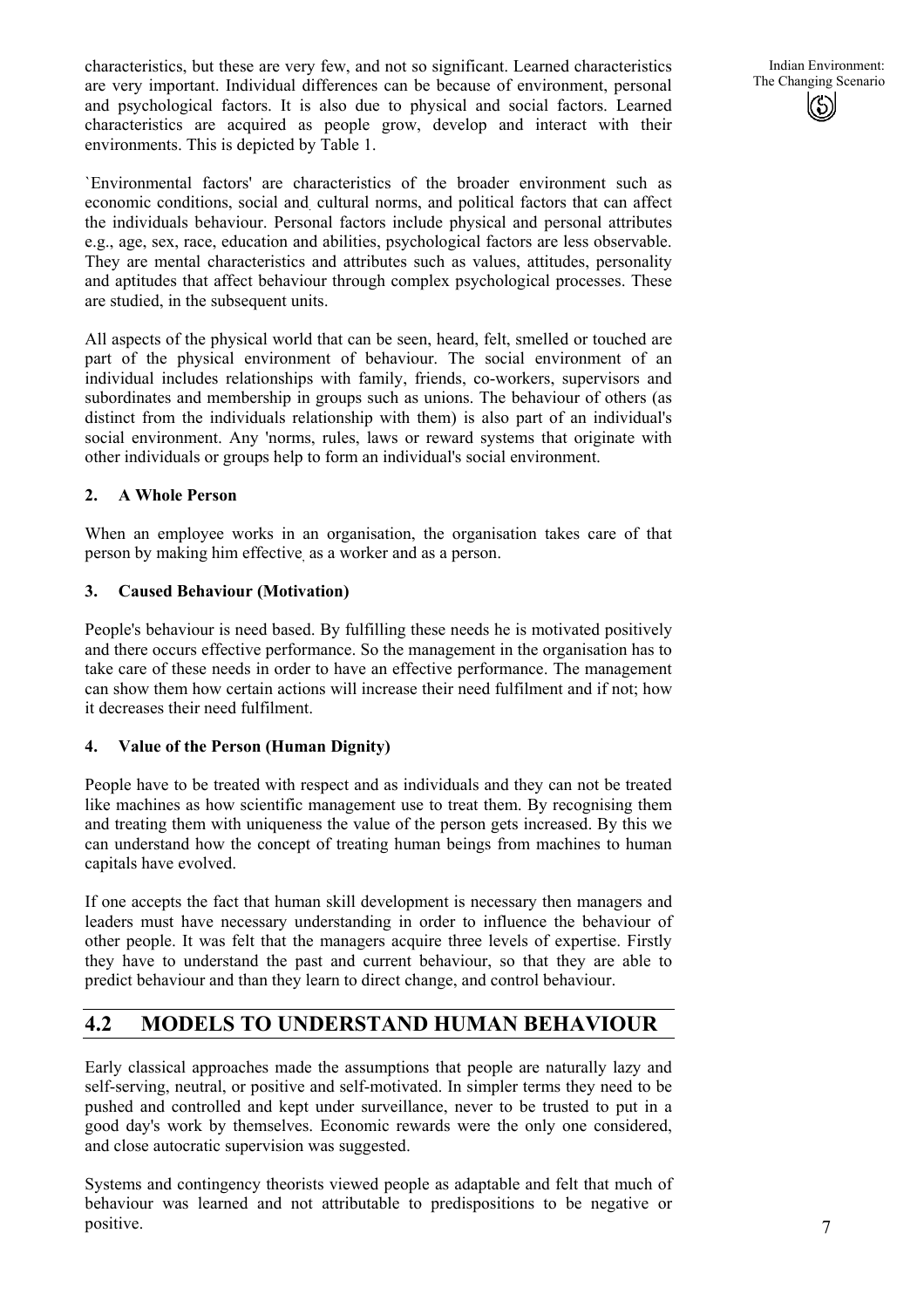Likert, Mc Gregor and Bennis who developed and extended the findings of humanrelations theorists had a positive view of human nature. Employees were seen as striving for personal and social well-being. If left alone, they would work hard for the intrinsic satisfaction of a job well done- The emphasis was on democratic decision making and leadership. Jobs were to be challenging and allowed the individual employee to be creative.

#### **Models of Human Behaviour**

**Psychoanalytic Model:** Freudian approach depends on conflict model of humans. By using clinical techniques of free association and psychotherapy Freud felt that behaviour is not always consciously explained. "Unconscious" is the major factor which guides the individual's behaviour. Freud felt that the individual's behaviour depends on three factors: (i) id, (ii) Ego and (iii) Super ego.

**Id:** By Id it means pleasure. To certain degree of having Id in an individual is constructive but may also lead to destructive tendencies like being aggressive, dominating, fighting and generally destroy. This kind of instinctive is more dominating in childhood. But once individuals develop and mature they learn to control the id. But it is always unconscious. Throughout life the `id' becomes important source of thinking and behaving.

**Ego:** Ego represents `conscious' stage in one's behaviour. Though Id comes in conflict with ego, the ego depends on the super ego.

**Superego:** It represents "conscience". An individual is not aware of the superego's functioning. The conscience is dependent on two factors that is cultural values and moral of a society. Superego's development depends mostly on parent's influence. Once the child grows up the child will unconsciously identifies with parents value and morals.

There is always tussle between id, ego and superego. The degree of each of them varies from person to person. So the variations in individual's behaviour can be better understood with the help of this model.

But the modern theories have severely criticised this theory as it is not based on any empirical facts and as such it can not be accepted in totality. But the concept of "unconscious" is a significant contribution in understanding specific behaviour of humans.

**Existential Model:** This model is not scientifically based. It's base is literature and philosophy.

The existentialists believe that the depersonalising effects of this environment forces individuals to make their own destiny. So the individuals shape their own identity and make their "existence" meaningful and worthwhile to themselves.

This is more true and happening in today's urbanisation. Because people have become so materialistic and busy, they do not have time for traditional values and norms and it becomes impractical sometimes to follow them. Existential model is, especially true when you are employed in today's world.

Though this model is not scientific it can be definitely be used in understanding human behaviour.

#### **Internal vs. External Determinants of Behaviour**

Environment plays a major role in shaping behaviour and genetic endowment and personality development is influenced by our historical heritage.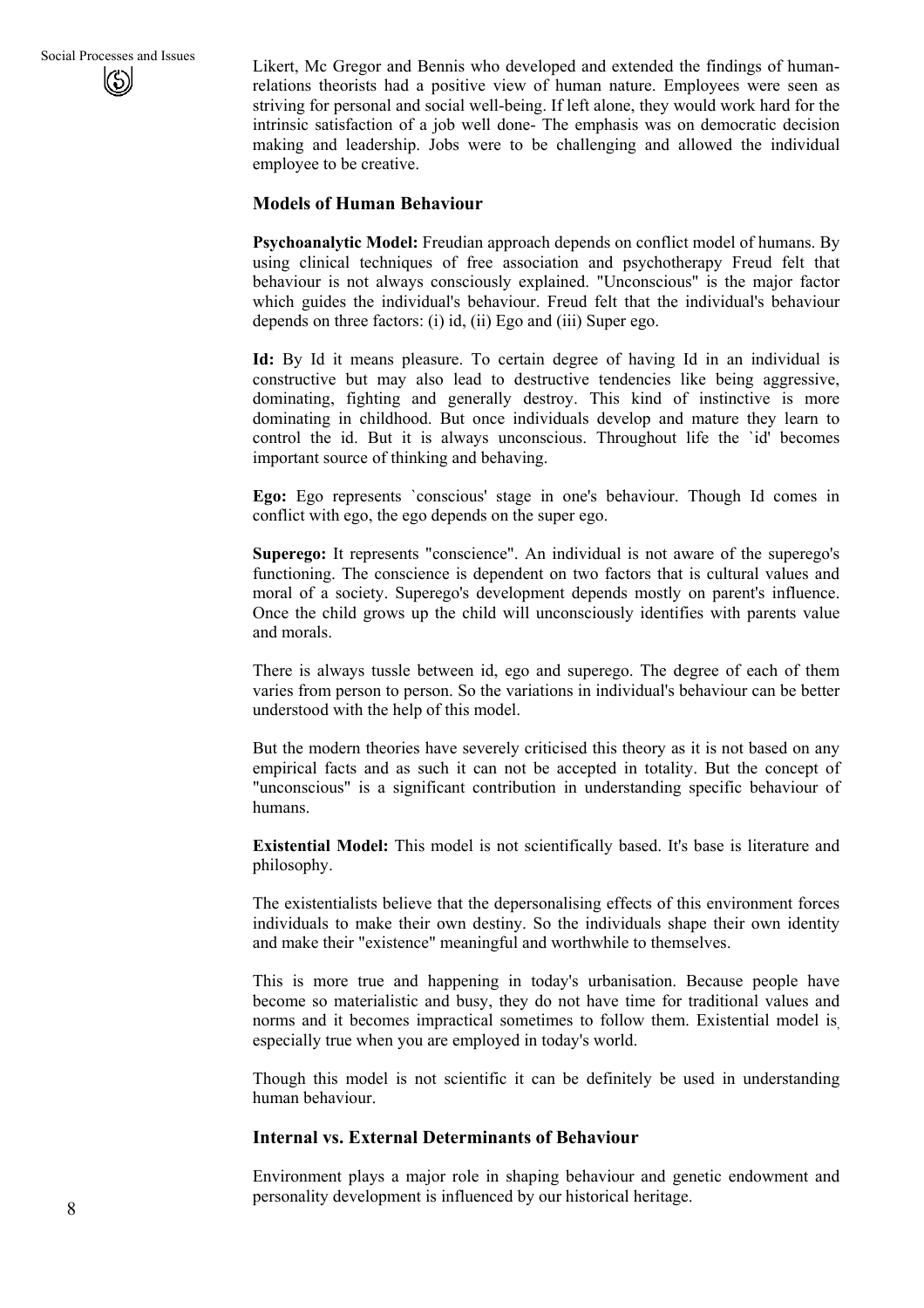#### **Personality vs the Environment**

Both personality and situational variables must be taken into account in order to explain an individual's behaviour but a focus on the environment is as important or perhaps slightly more important than focusing on personality traits.

#### **Cognition vs the Environment**

To understand one's behaviour all we have to know is the individual's past responses to similar (stimulus) situations and the rewards or punishments that followed that response.

There are two models which come out of these approaches:

**1. Behaviouristic Model:** In this model the behaviour is dependent on two factors i.e., stimulus and response. Learning occurs with this kind of model. Pavlov and Watson with their research felt that behaviour can be best understood by stimulus and response.

Behaviourist model is represented as: S - R (Stimulus-Response)

**2. Cognitive Model:** S-OR-R. This model emphasises the positive and free-will factors of human beings and uses concepts such as expectancy, demand and incentive.

Tolman with his experiments found that the basis of learning as of `expectancy' which is understood as one particular event leading to a particular consequence i.e., goal. Human behaviour is based on these goals.

The cognitive model is represented as:

S - O - R (Stimulus-Organism-Response model)

Both approaches see learning and the environment as having a major impact on behaviour.

From these different approaches it can be said that:

- i) Behaviour is caused by instincts, genetic background and personality traits that are formed at an early age. Change is very difficult for the individual and that one's capacity is severely limited.
- ii) Behaviour is mostly learned through our interactions with the environment. Present events rather than past events are important. Even though there are some limitations on. one's capacities, one is capable of great amounts of change.

## **4.3 IMPLICATIONS FOR THE ORGANISATION**

Behviour of individuals is caused, and follows a pattern, because of this, behaviour is unpredictable. Study of behaviour is however, rewarding and necessary for management. It is doubtful whether the manager can perform his tasks satisfactorily without developing a fair degree of understanding of the people around him.

Any attempt to learn why people behave as they do in organisations requires some understanding of individual differences. Managers spend considerable time making judgements about the fit between individuals, job tasks and from these approaches it can be concluded that there is an overwhelming consensus that the, environment has a much greater effect than it is believed. The implications for organisations are important. It means that large areas of human behaviour are modifiable. Organisational design, training and development can have a profound impact on the behaviour of the members of an organisation.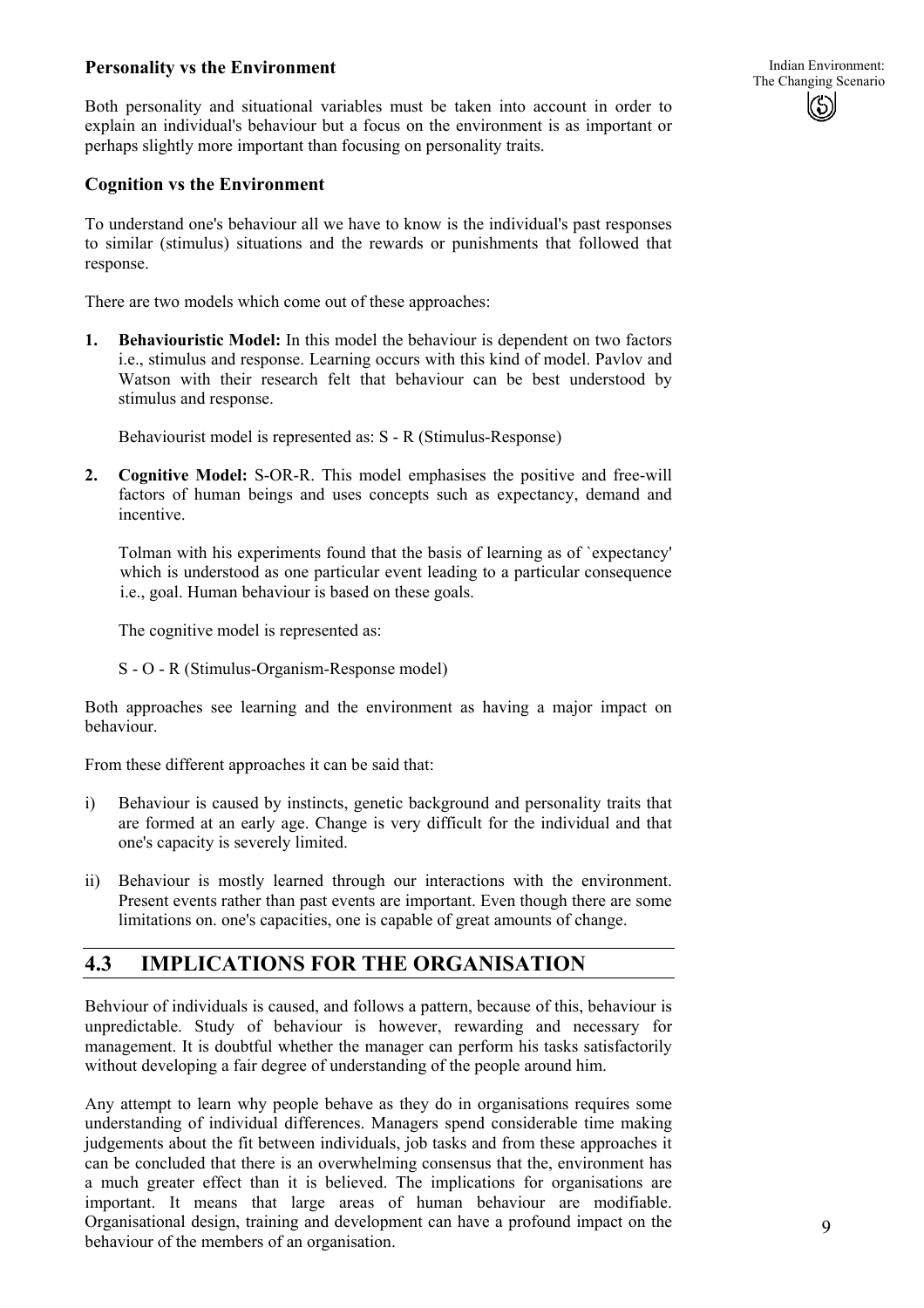# 4.4 **PERSONALITY**

Gordon Allport defined Personality as the dynamic organisation within the individual of those Psycho-Physical Systems that determine his unique adjustments to his environment.

Personality can be described more specifically as "how a person affects others, how he understands and views himself and his pattern of inner and outer measurable traits."

From this definition, it can be understood one's physical appearance and behaviour affects others. Understanding oneself means one is unique with a set of attitudes and values and a self-concept. Finally, the pattern of measurable traits refers to a set of characteristics that the person exhibits.

Some of the other definitions are "Personality is a vehicle to integrate perception, learning, values and attitudes and thus to understand the total person." "Personality is an individual's total sense of self, it is an organising force for the persons particular pattern of exhibited traits and behaviours." "Personality is the culmination of experiences and genetic influences." Personality is influenced by the personal life and where he is working.

# **4.5 DETERMINANTS OF PERSONALITY**

Personality is the result of both heredity and environment and also the situation. **Heredity** 

Heredity refers to those factors that were determined at conception. Physical appearance, temperament, energy level and biological rhythms are the characteristics which are generally influenced by one's Parents' i.e., One's Biological, Physiological and Inherent Psychological Make up. The Heredity approach feels that personality of an individual is the Molecular Structure of the genes, located in the chromosomes.

#### **Environment**

Culture plays an important role in the formation of personality, i.e., early conditioning, the norms among the family, friends and social groups. With the socialisation process in the group, personalities are altered over time.

#### **Situation**

Though an individual personality is constant, it does change depending on the situation. Different demands in different situations call forth different aspect of one's personality.

The relationship of these three factors affects the formation and development of Personality. Psychological inheritance is entirely an internal contribution. Group and culture are the early environmental factors that form later behaviour. Family and social setting during the early stages of education are the important factors which influences the initial formation of personality. Whatever the child learns here lasts for life time. Later in life, it is the Peer groups or Primary affiliations at work, social activities which shape the Personality.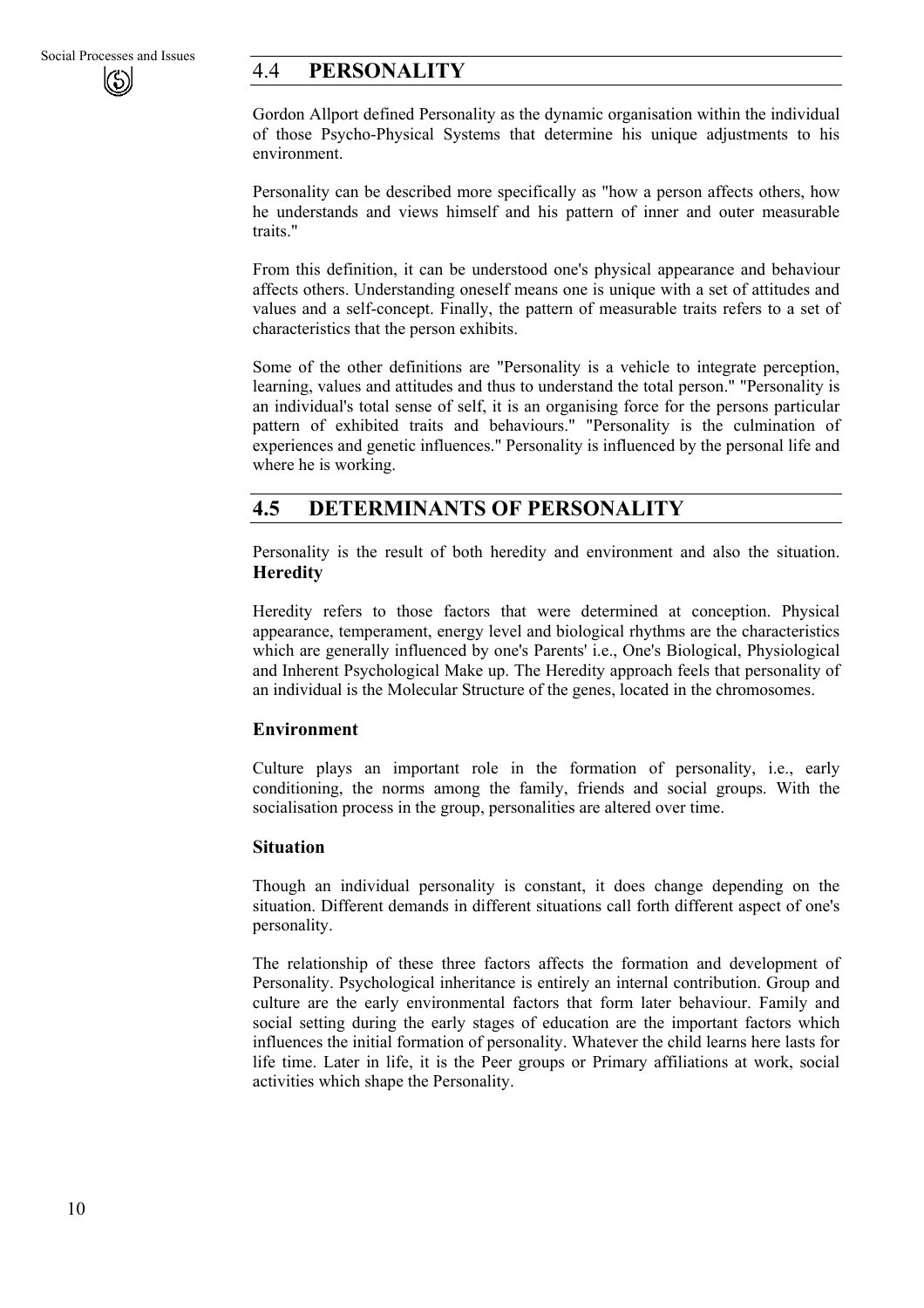# **4.6 TYPE AND TRAIT APPROACHES TO PERSONALITY** The Changing Scenario

The traditional viewed individuals as Shy, Lazy, Melancholy, Ambitious, Aggressive. These were called a Traits. Groups of these traits were then aggregated to Personality types.

### **Trait Approach**

Cattel (1973) identified 16 source traits/Primary Traits. These traits were found to be generally steady and constant sources of behaviour. But there was found to be no scientific relevance.

#### **Figure 1: Sixteen Source Traits**

- 1) Reserved Outgoing
- 2) Less intelligent - More intelligent
- 3) Affected by feelings - Emotionally stable
- 4) Submissive - Dominant
- 5) Serious - Happy go Lucky
- 6) Expedient - Conscientious
- 7) Timid - Venturesome
- 8) Tough minded - Sensitive
- 9) Trusting - Suspicious
- 10) Practical - Imaginative
- 11) Forthright - Shrewd
- 12) Self-Assured - Apprehensive
- 13) Conservative - Experimenting
- 14) Group-dependent - Self-sufficient
- 15) Uncontrolled - Controlled
- 16) Relaxed - Tense

In the type approach, several behaviours are seen as cluster characterising individuals with high degree of stability.

**Locus of control:** People are assumed to be of two types: `Internals' and `Externals'. Internals are people who believe that much of what happens to them is controlled by their destiny. Externals believe that much of what happens to them is controlled by outside forces.

**Machiavellianism:** High Machs tend to take control, especially in loosely structured situations; Low Machs respond well to structured situations. High Machs tend to be more logical, rational and Pragmatic. They are more skilled in influencing and coalition building.

#### **Type 'A' or Type 'B'**

People who are Hard-driving, impatient, aggressive, and super competitive are termed as Type `A' Personality. Those who are easy-going, sociable, laid-back and non-competitive are termed as Type `B' Personality. Type A people tend to be very productive and work very hard. They are workaholics. The negative side of them is that they are impatient, not good team players, more irritable, have poor judgement. Type B people do better on complex tasks involving judgement, accuracy rather than speed and team work.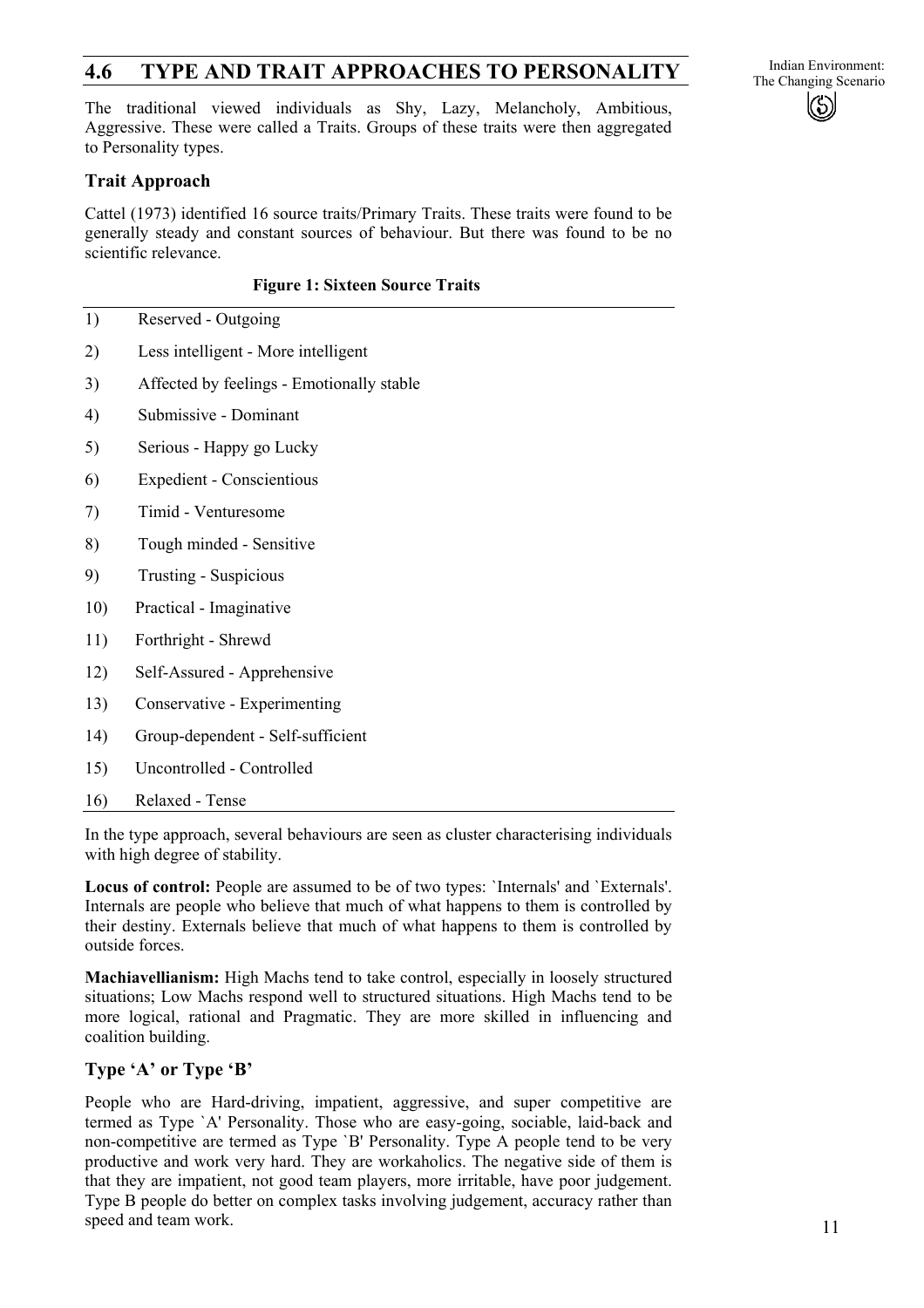# **4.7 THEORIES OF PERSONALITY**

Carl Jung identified three basic assumptions in theory, 1) Personalities are developmental in that they are influenced by past and hopes for the future. 2) All people have the potential for growth and change. 3) Personality is the totality of a person's interacting sub-systems.

#### **Emotional Orientations**

Jung feels that the two basic Orientations of People are extroversion and introversion. Introverts are primarily oriented to the subjective world. They look inward at themselves, avoid 'social contacts and initiating interaction with others, withdrawn, quiet and enjoy solitude. Extroverts are friendly, enjoy interaction with people, are generally aggressive and express their feelings and ideas openly.

Managers should gain an understanding of themselves and learn how understanding others can make them better managers.

Validity results showed that introvert/extrovert is really applicable to only the rare extremes. Most individuals tend to be ambiverts, that is, they are in between introversion and extroversion.

| Extroverts                                                                                                                                                                                                                                                                                                                                                                                                                                                    | Introverts                                                                                                                                                                                                                                                                                                                                                                                                                                        |
|---------------------------------------------------------------------------------------------------------------------------------------------------------------------------------------------------------------------------------------------------------------------------------------------------------------------------------------------------------------------------------------------------------------------------------------------------------------|---------------------------------------------------------------------------------------------------------------------------------------------------------------------------------------------------------------------------------------------------------------------------------------------------------------------------------------------------------------------------------------------------------------------------------------------------|
| Likes variety and action.<br>Tend to work faster, dislike<br>complicated procedure.<br>Are often good at greeting<br>people.<br>Are often impatient with<br>slow jobs.<br>Are interested in results of<br>their job, getting it done and<br>in how other people do it.<br>Often do not mind<br>interruption of answering the<br>telephone.<br>Often act quickly,<br>sometimes without thinking.<br>Like to have people around.<br>Usually communicate freely. | Like quiet for concentration<br>Tend to be careful with details, dislike<br>sweeping statements.<br>Have trouble in remembering names<br>and faces.<br>Tend not to mind working on one<br>project for a long<br>time<br>uninterruptedly.<br>Are interested in the idea behind<br>their job.<br>Dislike telephone intrusions and<br>interruptions.<br>Like to think a lot before they act,<br>sometimes without acting.<br>Work contentedly alone. |
|                                                                                                                                                                                                                                                                                                                                                                                                                                                               | some problems<br>Have<br>1n<br>communicating.                                                                                                                                                                                                                                                                                                                                                                                                     |

**Figure** 2: **Extroverts versus Introverts: Characteristics of Each** 

#### **Problem-solving Styles**

Jung identified two basic steps in problem solving: collecting information and making decision. Collecting data occurs in a continuum from sensing to intuition. In terms of decision-making, it ranges from `thinking' to `feeling' types.

**Sensing-type:** The person approaches the problem in a step by step organised way. The person works steadily and patiently with details.

**Intuitive type:** One who does not show a lot of emotion, who can put things in a logical order and who can be firm and fair.

The feeling type is very aware of other people, dislikes telling people unpleasant things and prefers harmony among people.

The interaction of these two aspects of problem solving results in four problemsolving types.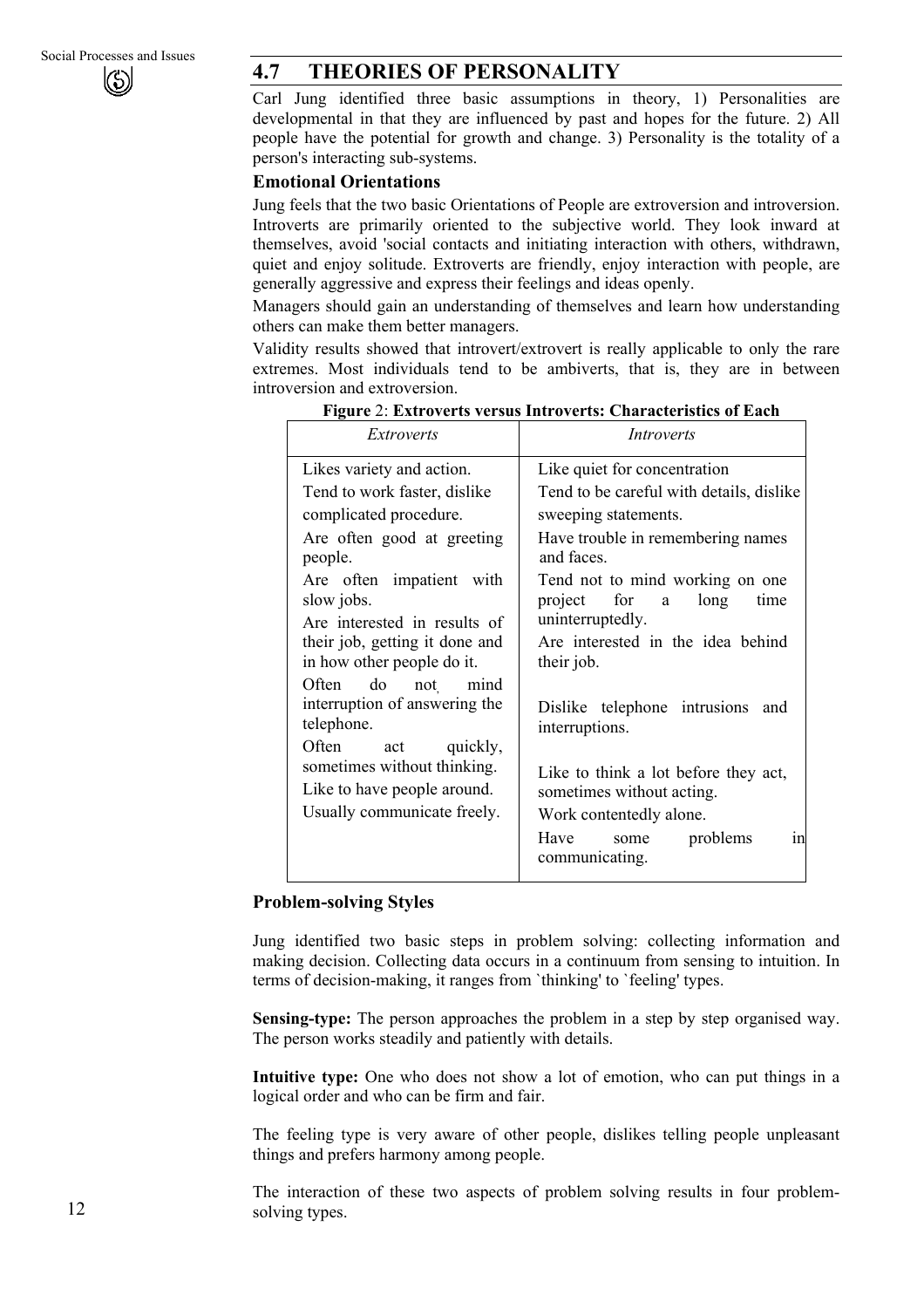

- 2) The intuitive-feeling person is equally concerned with the people side of decisions but the focus is on new ideas which are often broad in scope and lacking in details.
- 3) Sensing-thinkers emphasise details and quality of a decision. They are not as concerned with the people aspect of an organisation as with a technically sound decision.
- 4) Intuitive-thinking likes to tackle new and innovative problems, but make decisions primarily on technical terms. They tend to be good planners, but not so good at implementing.

There is always a combination of these types in a person.

**General attitudes:** The last personality sub-system Jung identified was general attitude work, namely judging and perceptive. Judging types like to follow a plan,

| <b>Sensing Types</b>                     | <i>Intuitive Types</i>                  |
|------------------------------------------|-----------------------------------------|
| Dislike new problems unless there are    | Like solving new problems.              |
| standard ways to solve them.             |                                         |
| Like an established way of doing things. | Dislike doing same thing repeatedly.    |
| Enjoy using skills already learned more  | Enjoy learning a new skill more than    |
| than learning new ones.                  | using it.                               |
| Work more steadily, with realistic idea  | Work in bursts of energy powered by     |
| of how long it will take.                | enthusiasm, with slack periods in       |
| Usually reach a conclusion step by step. | <b>between</b>                          |
| Are patient with routine details.        | Reach conclusion quickly.               |
| Are impatient when the details get       | Are impatient with routine details.     |
| complicated.                             | Are patient with complicated            |
| Are not often inspired, and rarely trust | situations.                             |
| the inspiration when they are.           | Follow their inspirations, good or had. |
| Seldom makes errors of fact.             |                                         |
| Tend to be good at precise work.         | Frequently makes errors of fact.        |
|                                          | Dislike taking time for decision.       |

#### **Figure 3: Sensing Types versus Intuitive types: Characteristics of Each**

#### **Figure 4: Thinking Types versus Feeling Types: Characteristics of Each**

| Thinking Types                                                                                                                                                                                                                                                                                                                                                                                                                                                                                                                | <b>Feeling Types</b>                                                                                                                                                                                                                                                                                                                                                                                                                                                        |
|-------------------------------------------------------------------------------------------------------------------------------------------------------------------------------------------------------------------------------------------------------------------------------------------------------------------------------------------------------------------------------------------------------------------------------------------------------------------------------------------------------------------------------|-----------------------------------------------------------------------------------------------------------------------------------------------------------------------------------------------------------------------------------------------------------------------------------------------------------------------------------------------------------------------------------------------------------------------------------------------------------------------------|
| Do not show emotion readily and are<br>often uncomfortable dealing with<br>people's feelings.<br>May hurt people's feelings without<br>knowing it.<br>Like analysis and putting things into<br>logical order; can get along without<br>harmony.<br>Tend to decide impersonally,<br>paying insufficient<br>sometimes<br>attention to people's wishes.<br>Need to be treated fairly.<br>Are able to reprimand people or fire<br>them when necessary.<br>Are more analytically oriented;<br>respond easily to people's thoughts. | Tend to be very aware or other<br>people and their feelings.<br>Enjoy pleasing people, even in<br>unimportant things.<br>Like harmony. Efficiently may be<br>badly disturbed by office feuds.<br>Often let decisions be influenced by<br>their own or other people's personal<br>likes and wishes.<br>Need occasional praise.<br>Dislike telling people unpleasant<br>things.<br>Are more people-oriented; respond<br>easily to people's values.<br>Tend to be sympathetic. |
| Tend to be firm minded.                                                                                                                                                                                                                                                                                                                                                                                                                                                                                                       |                                                                                                                                                                                                                                                                                                                                                                                                                                                                             |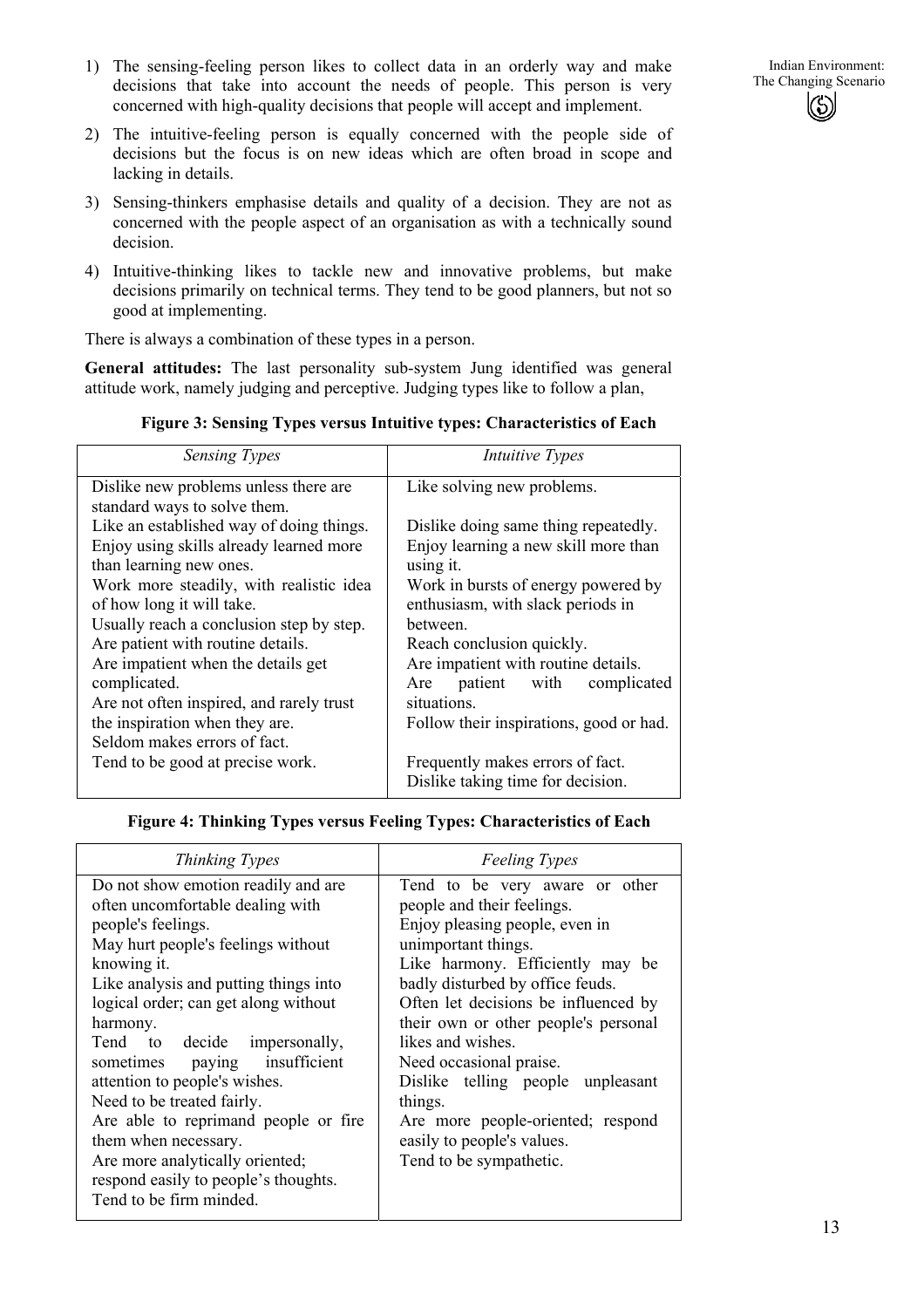### **Figure 5: Judging Types versus Perceptive Types: Characteristics of Each**

| Judging Types                                                                            | Perceptive Types                                                                       |
|------------------------------------------------------------------------------------------|----------------------------------------------------------------------------------------|
| Work best when they can plan their<br>work and follow the plan.                          | Adapt well to changes.                                                                 |
| Like to get things settled and finished.                                                 | Do not mind leaving things open for<br>alterations.                                    |
| May decide things too quickly.                                                           | May have trouble making decisions.                                                     |
| May dislike to interrupt the project<br>they are on for a more urgent one.               | May start too many projects and have<br>difficulty finishing them.                     |
| May not notice knew things that need<br>to be done.                                      | May postpone unpleasant things.                                                        |
| Want only essentials needed to begin<br>their work.                                      | Want to know all about a new job.                                                      |
| Tend to be satisfied once they reach a<br>judgement on a thing, situation, or<br>person. | Tend to be curious and welcome new<br>information on a thing, situation, or<br>person. |

like to make decisions, and want only essentials for their work. On the other hand, perceptive types adapt well to change, want to know all about a job and may get overcommitted.

### **Development of Personality: Erikson's eight life stages**

Erikson identified eight stages of life that characterise the unending development of a person. He characterised each stage by a particular conflict that needs to be resolved successfully before a person can move to the next stage. However, These eight stages are not totally separate, and the crises are never fully resolved. Movement between stages is developmental. Movement can even involve regression to earlier stages when traumatic events occur.

**Stage One, Infancy:** During the first year of life a person resolves the basic crisis of trust vs. mistrust. An infant who is cared for in a loving and affectionate way learns to trust other people. Lack of love and affection results in mistrust. This stage makes a serious impact on a child that influences events for remaining life.

**Stage Two, early childhood:** In the second and third years of life, a child begins to assert independence. If the child is allowed to control these aspects of life that the child is capable of controlling, sense of autonomy will develop. If the child encounters constant disapproval or inconsistent rule setting, a sense of **self-doubt and shame** is likely to develop.

**Stage Three, play age:** The four and five year olds seek to discover just how much they can do. If a child is encouraged to experiment and to achieve reasonable goals, he or she will develop a sense of initiative. If a child is blocked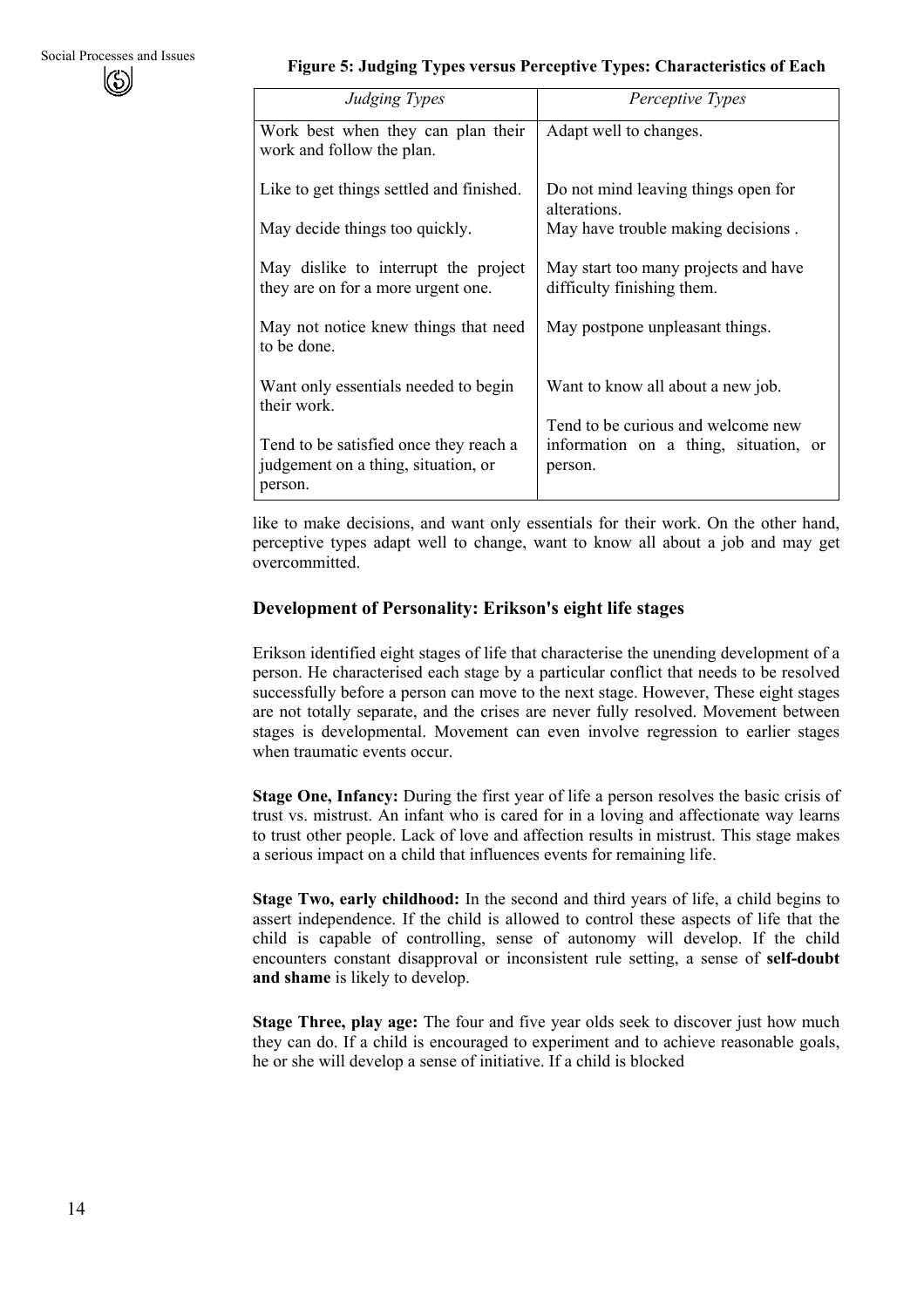and made to feel incapable, he or she will develop a sense of `guilt and lack of selfconfidence' .

Indian Environment: The Changing Scenario

**Stage Four, school age:** From ages 6 to 12, a child learns many new skills and develops social abilities. If a child experiences real progress at a rate compatible with his or abilities, the child will develop a sense of **industry.** The reverse situation results in a sense of **inferiority.** 

**Stage Five, adolescence:** The crisis of the teenage years is gain a sense of identity rather than to become confused about who you are. While undergoing rapid biological changes, the teenager is also trying to establish himself or herself as socially separate from parents. The autonomy, initiative, and industry developed in earlier stages are very important in helping the teenager successfully resolve this crisis and prepare for adulthood.

**Stage Six, young adulthood:** The young adult (20's and 30's) faces the crisis of intimacy versus isolation. The sense of identity developed during the teenage years allows the young adult to begin developing deep and lasting relationships.

**Stage Seven, adulthood:** During their 40's and 50's adults face the crisis of **generativity** versus **self-absorption.** Self-absorbed persons never develop an ability to look beyond themselves. They may become absorbed in career advancements and maintenance; and they may never learn to have concern for future generations, the welfare of organisations to which they belong or the welfare of society as a whole. Generative people see the world as much bigger than themselves. Productivity in work or child rearing or societal advancement become important to them. Through innovation and creativity, they begin to exert influence that benefits their organisation.

**Stage Eight**, **later life:** The adult of integrity has gained a sense of wisdom and prospective that can truly help guide future generations.

**Sheldon:** He labeled three body builds and certain Personality Characteristics they reflected. The three body types are:

- 1) Endomorph Fleshy and inclined towards fatness.
- 2) Mesomorph Athletic and inclined to be muscular
- 3) Ectomorph Thin and inclined to' be fine-boned and fragile. The personality characteristics reflected are:

**Endomorph:** Friendly, oriented towards people, seek others when troubled, slow to react, loves to eat.

**Mesomorph:** Seeks physical adventure, needs and enjoys exercise, restless, aggressive, likes risk and chance, competitive.

**Ectomorph:** Likes privacy, socially inhibited, quick to react and hypersensitive to pain.

#### **Passages Theory**

Sheehy (1976) with her extensive research concluded that adults progress through five crises:

- 1) **Pulling up Roots:** This period occurs between the ages of eighteen and twenty two, when individuals exit from home and incur physical, financial, and emotional separation from parents. They cover their fears and uncertainty with acts of defiance and mimicked confidence.
- 2) The **Trying Twenties:** This period is a time of opportunity, but also includes the fear that choices are irrevocable. Two forces push upon us -- one is to build a firm, safe structure for the future by making strong commitments and the other is to explore and experiment and keep flexible as to commitments.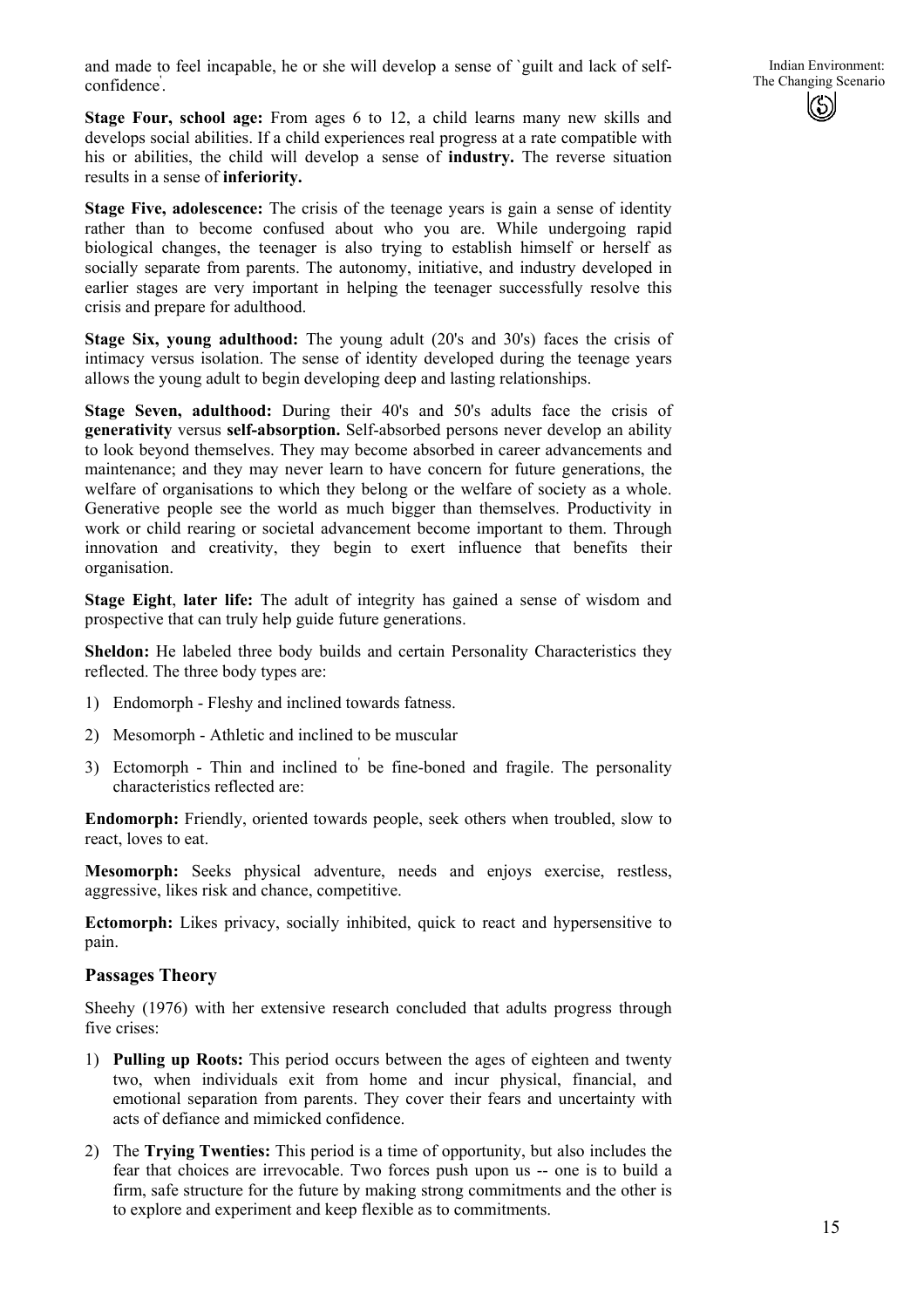- 3) **The Catch - Thirties:** Approaching the age thirty is a time in which life commitments are made, broken or renewed. It may mean setting towards a new phase or calming down of idealistic dreams to realistic goals. Commitments are changed or they are deepened. There is change, turmoil, and often an urge to be out of the routine.
- 4) **The Deadline Decade:** The ten years between the age of thirty-five and fortyfive represent a crossroad. This period is characterised by a re-examination of one's purposes and how the resources will be spent from now on.
- 5) **Renewal or Resignation:** The mid forties bring a period of stability. The individual who can find a purpose and direction upon which to continue \_ building his or her life, the mid forties may well be the best years.

These stages are related to working places. It is expected that all employees face crises during their careers - Just as young people pass through identity crises, during their teenage years, adults too go through stages - insecurity, opportunities presented, opportunities forgone and lost, and either the acceptance of new challenges or resignation. These crises create the opportunity for an employee to alter his or her goals, commitments, and loyalties to the organisation. When employees reach their forties, they re-examine their goals and make important adjustments in their lives. Their personalities may undergo significant changes resulting in behavioural patterns quite different from his or her environment.

**Maturation Theory:** Chris Argyris has postulated a maturation theory of personality development that proposes that all healthy people seek situations that offer autonomy, wise interests, to be treated equally, and the opportunity to exhibit their ability to deal with complexity. Healthy individuals tend to move from immaturity to maturity:

- 1) From being passive to engaging in increasing activity.
- 2) From dependence on others to independence.
- 3) From having few ways to behave to possess many alternatives.
- 4) From having shallow interests to developing deeper interests.
- 5) From short time perspective to having a longer time perspective.
- 6) From being in a subordinate position to viewing oneself as equal or superior.
- 7) From lack of awareness of oneself to awareness of oneself,

According to Argyris, healthy people will show the behaviours of maturity while unhealthy people tend to demonstrate childlike immature behaviours. Further, Argyris argues that most organisations tend to their employees like children, making them dependent.

The manager who understands personality development is better able to predict these crises and recognise them as natural transitions that adults encounter. Neither trait nor type approach, or theories of personality presented help in predicting behaviour of an individual. The reason is, they ignore situational contexts.

## **4.8 IMPORTANCE OF PERSONALITY**

Understanding of personality is very important because by determining what characteristics will make for effective job performance, it can aid in personnel selections; by increasing understanding of how personality and job characteristics interact it can result in better hiring, transfer and promotion decisions, and by providing insights into personality development it can help to anticipate, recognise and prevent the operationalising of costly defenses by organisational members.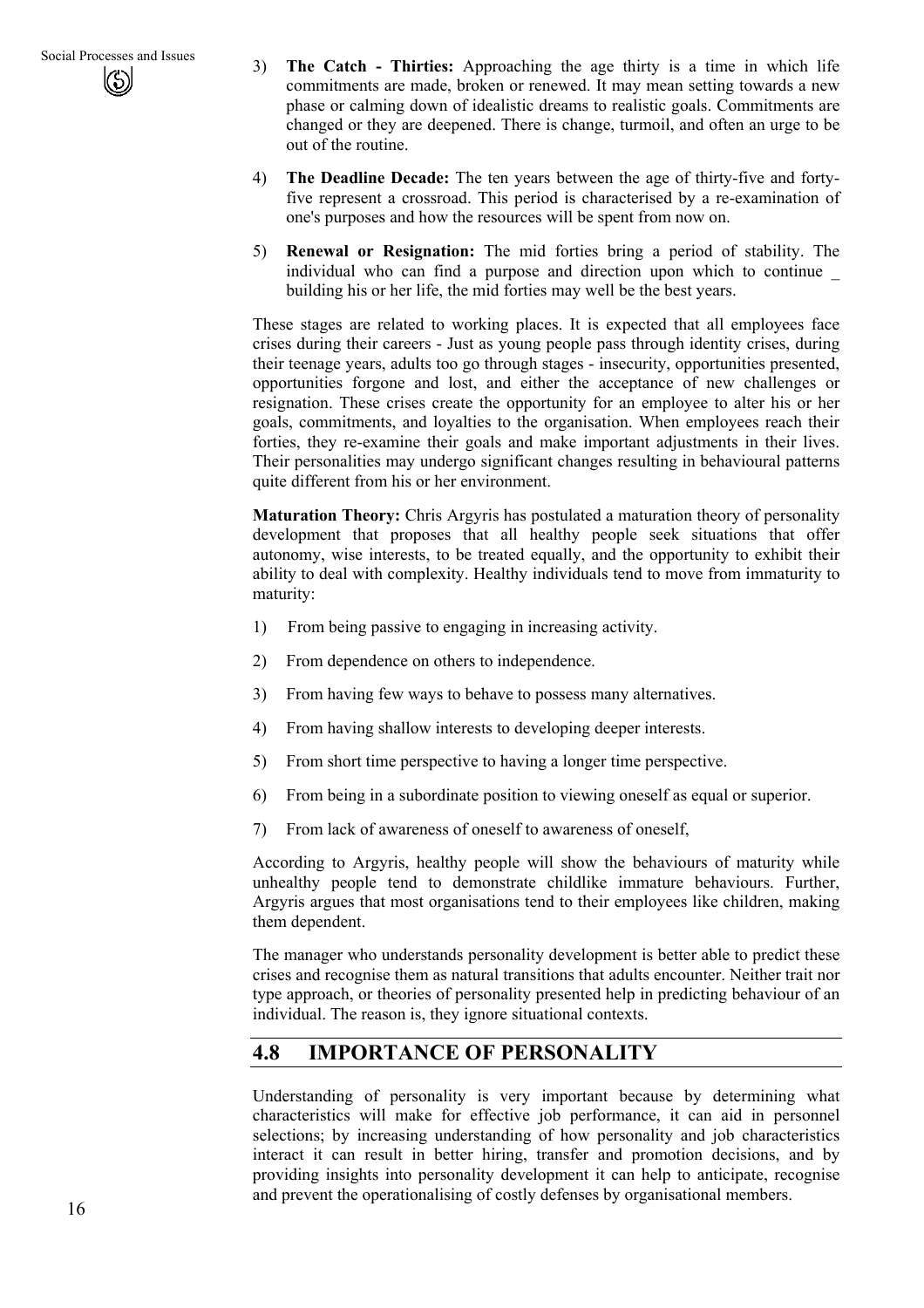There are certain procedures by which personalities can be predicted:

- 1) `Rating Scales' from peers or friends help in predicting the behaviour.
- 2) `Experimental procedures' which help in the assessment of some characteristics of person.
- 3) With the help of `Questionnaire' one can assess behaviour of the other, provided the answers are genuine.
- 4) Projective Tests like Thematic Appreciation Test, Rorschach's Ink-Blot test help in predicting the personality of an individual.

These measures help in effectiveness of the organisation.

### **4.9 ATTITUDES**

Attitudes are a way of responding either favourably or unfavourably to objects, persons, concepts etc. They are evaluative statements. They reflect how one feels about something. Attitudes are related to behaviour. It is an unidimensional variable, i.e., positive or negative. They are hypothetical constructs. It is something inside a person. It may be observed but the attitude itself cannot.

Attitudes in a person could be observed in three ways: 1) Direct experience with the person or situation. 2) Association with other similar persons or situations. 3) Learning from others their association with the person or situation. `Direct experience' is the concrete experience stage of learning. Association is similar to abstract conceptualisation and generalisation. Learning from others is like reflection and observation. Attitudes evolve out of perception and learning process. One is not born with attitudes but acquires them through life experiences. But certain basic attitude of trust or mistrust occurs during the infancy. If a child's basic needs are met in a loving manner, the child will develop a sense of trust otherwise a sense of mistrust develops. The child also develops a sense of autonomy or shame and doubt. All these affects one's behaviour. And this linkage to behaviour is what managers are concerned with; and they also tend to understand the ways in which behaviour affects attitudes.

## **4.10 ATTITUDES AND ORGANISATION**

In organisations, attitudes are important because they affect the job behaviour. These job related attitudes top positive or negative evaluations that employees hold about aspects of their work environment. There are three primary attitudes; job satisfaction, job involvement, and organisational commitment.

Job satisfaction refers to an individual's general attitude towards his or her job, which is either positive or negative, i.e., satisfied or dissatisfied.

Job involvement measures the degree to which a person identifies with his job, actively participates in it and considers his performance important to his self-worth.

Organisational commitment is an orientation in terms of loyalty, identity and involvement in the organisation. These attitudes are measured so that behaviours like productivity, absenteeism and turnover can be predicted.

Managers need not be interested only in understanding the attitudes of the people, but also in changing them. Since attitudes are learned they can be changed. Persuasive communications are used to change attitudes. But attitudes are slow to change. Because they are based on deep-seated beliefs and values.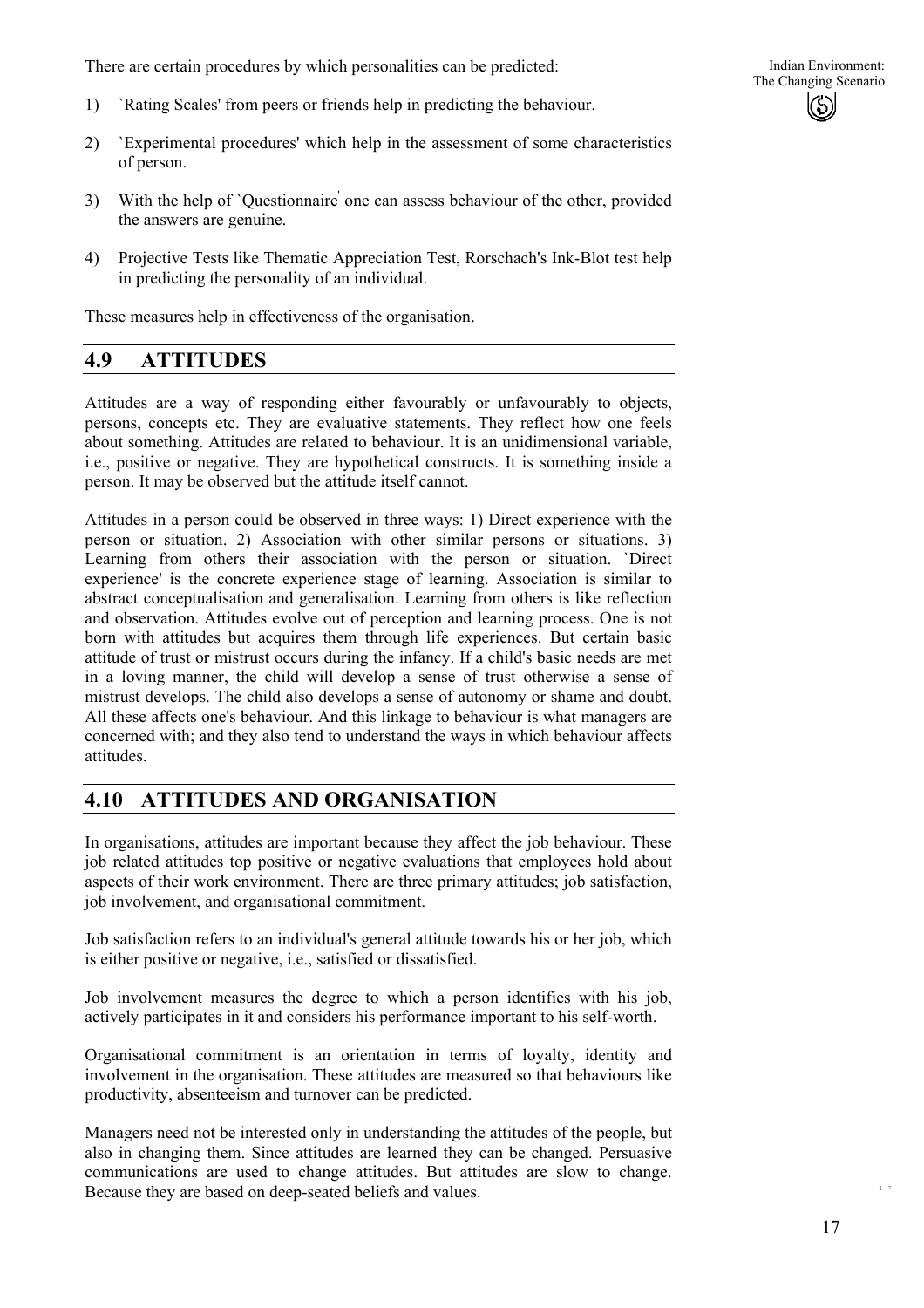# **4.11 VALUES**

Values are encompassing concepts. American Management Association indicated that values are at the core of personality, and that they are ,powerful, though silent force affecting behaviour.

Values are so embedded that it can be inferred from people's behaviour and their expressed attitudes. But values are a strong force in people. What may `appear' to be strange behaviour in an employee can make sense if managers understand the values underlying that behaviour.

Rokeach (1973) "values represent basic convictions that a specific mode of conduct or end-state of existence is personally or socially preferable to an opposite or converse mode of conduct or end-state of existence."

Rokeach divided values into two broad categories: `Terminal values" relate to ends to be achieved e.g. comfortable life, family security, self-respect and sense of accomplishment. `Instrumental values' relate to means for achieving desired ends, e.g. ambition, courage, honesty and imagination. Terminal values reflect what a person is ultimately striving to achieve, whereas instrumental values reflect how the person get there.

Values are so embedded that it can be inferred from people's behaviour and their perception, personality and motivation. They generally influence behaviour. They are relatively stable and enduring. This is because, the way in which they are originally learned.

Allport (1951) identified six types of values.

- 1) **Theoretical -** Places high importance on the discovery of truth through critical and rational approach.
- 2) **Economic -** Emphasises to be useful and practical.
- 3) **Aesthetic -** Places the highest value on form and harmony.
- 4) **Social -** The highest value is given to the love of people.
- 5) **Political -** Places emphasis on acquisition of power and influence.
- 6) **Religious -** Concerned with the unity of experience and understanding of the cosmos as a whole.

People in different occupations place different importance on the six value types.

The knowledge that people have different types of values has led a few of the more progressively managed organisations to initiate efforts to improve the values - job fit in order to enhance employee performance and satisfaction. Texas Instruments for instance, has developed a programme to diagnose different value types and to match properly these types with appropriate work environments within their company.

Some individuals, for example, are classified as "tribalistic" - people who want strong, directive leadership from their bosses; some are " egocentric" desiring individual responsibilities and wanting to work as lovers in an entrepreneurial style; some are "sociocentric" seeking primarily the social relationship that job provides, and some are "existential", seeking full expression of growth and self-fulfilment needs through their work, much as an artist does. Charles Hughes, director of personnel and organisation development at Texas Instruments, believes the variety of work that needs to be done, in his organisation is great enough to accommodate these different types work personalities in such a manner that an individual and organisational goals are fused.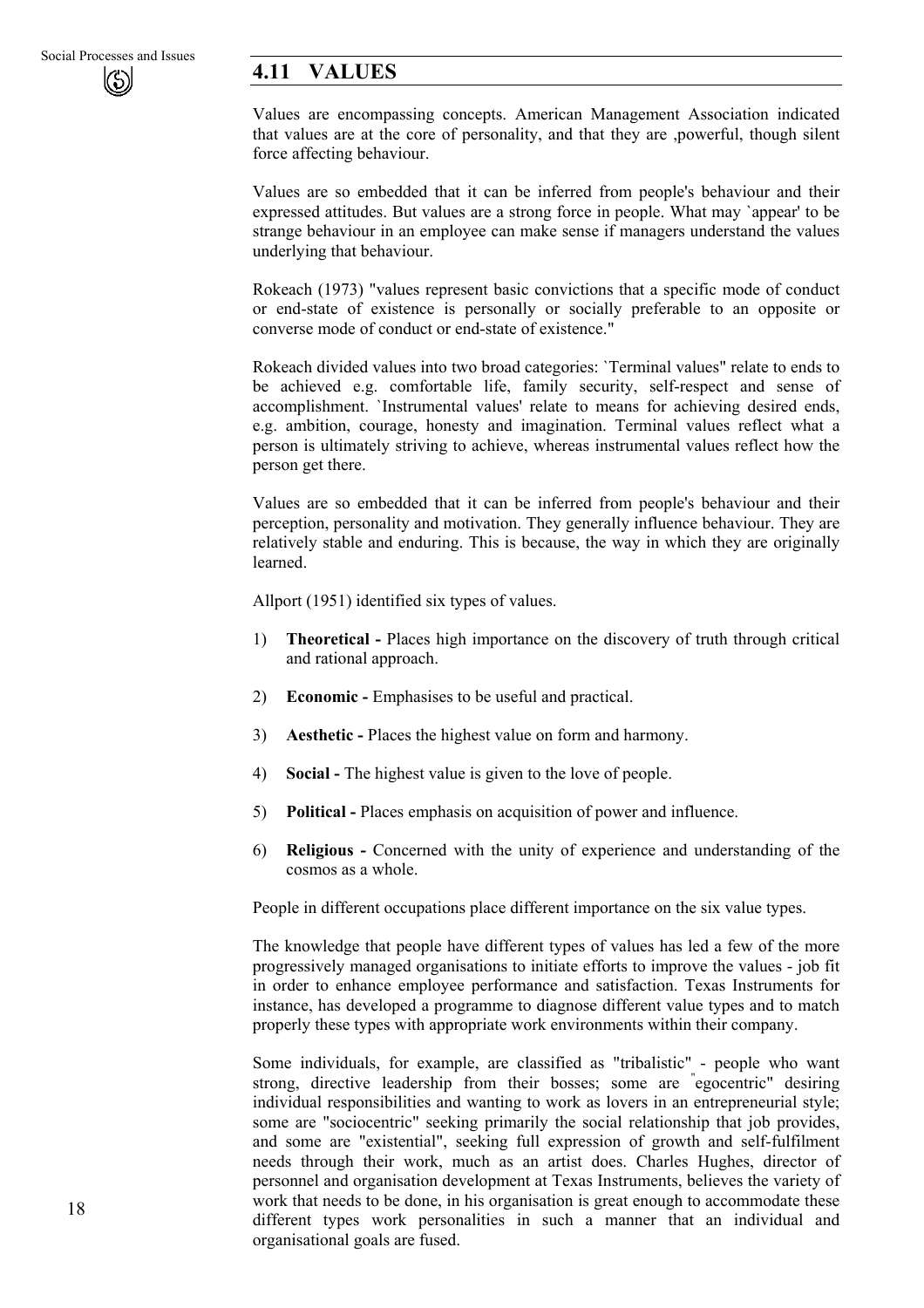# **4.12 SOCIALISATION'S INFLUENCE ON** Indian Environment:<br>The Changing Scenario **PERSONALITY VALUES AND ATTITUDES**

Organisations play a major factor in people' s lives and it has a significant impact on people's personality, values and attitudes. Socialisation is the process by which an individual adapts himself to the working environment and gains loyalty and commitment to an organisation. `Through this process, a person learns the goals of the organisation, the means to achieve those goals, an employee's responsibilities and accepted ways of behaving in the organisation. In addition, the person learns the organisation's attitudes and values. As the person becomes socialised in the organisation, there is also a tendency to adapt to the attitudes and values of the organisation. Thus, the organisation influences the personality, values and attitudes of an individual.

### **Stages of Socialisation**

- 1) **Pre-arrival stage:** Individuals develop preconceived notions about an organisation based on previous education, work experiences and contacts with organisation.
- 2) **Encounter with the Organisation:** A person's initial orientation, training and experiences with other employees who exhibit the accepted attitudes in the organisation all influence and change the person.
- 3) **Change of the Person and Acquisition of the new attitudes and values:**  When a person works in a company, he or she gradually learns what is expected and begins to develop a new personality that is consistent with the organisation depending, the person works for sometime in the same organization.

Socialisation process is not limited to the entry point in an organisation. Rather, it is a continuous process throughout person's career path.

Socialisation occurs every time employee makes a move in an organisation. As people move vertically up the organisation's hierarchy, they encounter different norms, values and attitudes. At the entry stage, employees must assimilate these new factors if they are to be successful, and the potential is there for an alteration of their personality.

Economic conditions, competitions and technological advances can cause an organisation to change its basic orientation: The resulting adaptation will bring new forces to bear on each organisation member - forces which may alter personalities

# **4.13 SCHEIN SOCIALISATION MODEL**

Schein identified three ways in which individuals respond to the socialisation forces of the organisation and thus exert influence on their own personalities.

- 1) **Rebellion:** The new employee could attempt to fight the organisation. The result might be dismissal, or change in the organisation, or change in the person (regardless of whether the individual wins or losses).
- 2) **Creative Individualism:** Where an employee accepts the organisation's values and attitudes which are important and rejects the others. The employee uses a combination of personal and organisational values in relation to the organisation.
- 3) **Conform:** A person could simply conform to the organisational forces and exert very little influence on the organisation.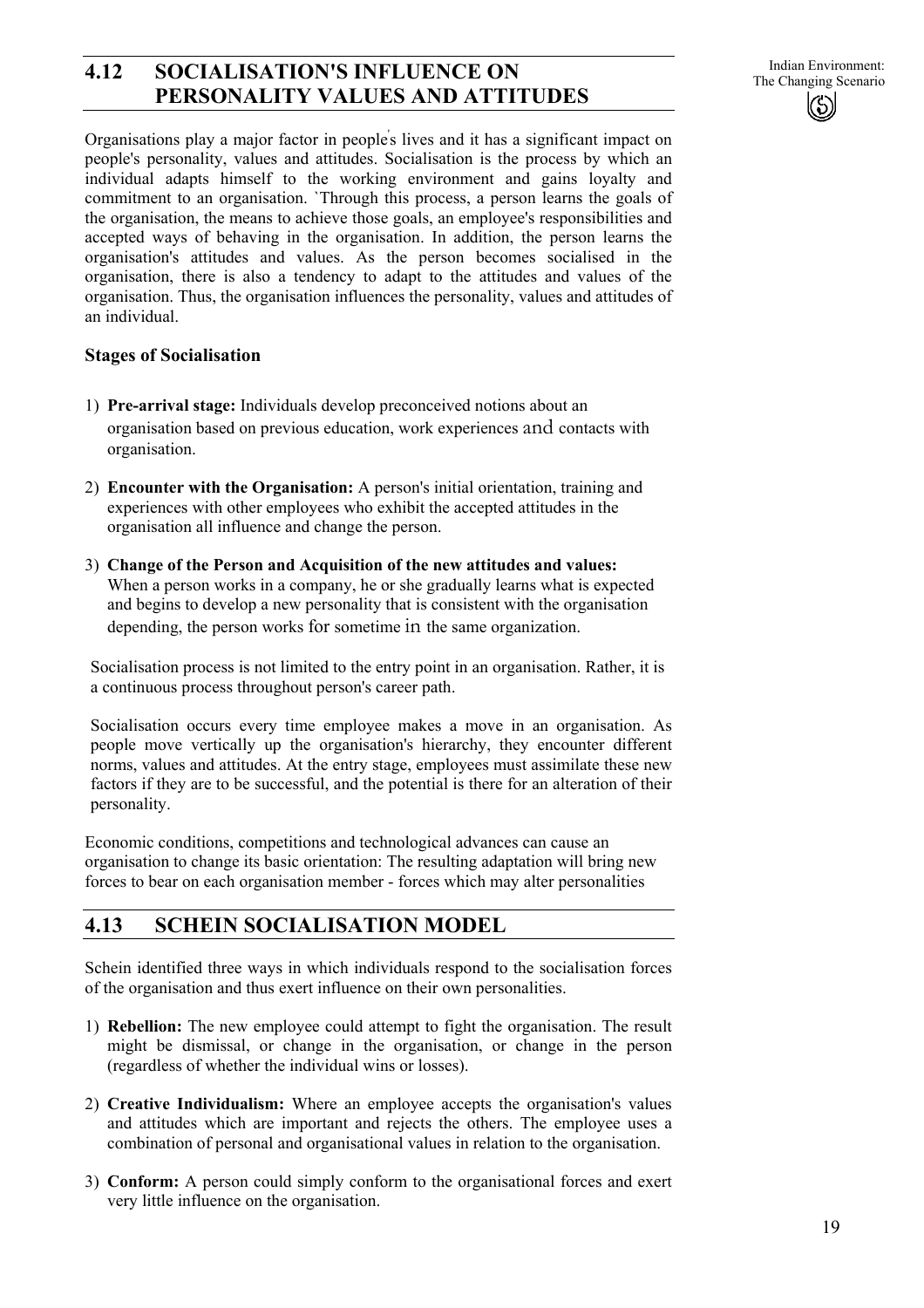Thus socialisation is a process that exerts influence toward changing personality. But previous socialisation, learning and attitude formation create forces that operate to maintain personality as a consistent type. Perceptual process filters socialisation forces in an attempt to maintain consistency between people's surroundings and their self-concept and it depends on strength 'of these forces. Personality, Attitude and Values continue to develop and evolve over a time. To understand the process of socialisation is necessary for a manager because it relates directly to work organisation.

# **4.14 SUMMARY**

From this Unit, it was learnt that understanding human behaviour is essential for an effective manager, as it facilitates to achieve organisational goals better. The reasons for individual differences and approaches of understanding human behaviour are explained.

It was understood from this unit, that attitudes are opinions about things. Values represent deep-seated standards by which people evaluate their world. The past plays an important role in the development of attitudes and values. Personality is the result of person's experiences and genetic influences. Approaches, theories and determinants of personality were explained. Finally, the process of socialisation in an organisation that alters one's personality, values and attitudes was discussed.

# **4.15 SELF-ASSESSMENT QUESTIONS**

- 1) Why should organisations give importance in understanding human behaviour?
- 2) What is individual difference? What are the factors which affect individual differences?
- 3) Describe various models in understanding human behaviour.
- 4) Define value. Define attitudes. How are they similar? Different?
- 5) What is the source of values and attitudes?
- 6) Values have been described as the foundation of individual behaviour. On what basis do you think such a statement was made?
- 7) Explain why personality is developmental in nature, what are the primary factors that influence the evolution of personality?
- 8) Why are the first three stages of Erikson's model of personality so crucial to long-term personality development? How do the crises of these three stages relate to the crises of the remaining stages?
- 9) Describe locus of control, "Machiavillianism" and type A or B as types of personality.
- 10) Describe the differences between type and trait approaches. .
- 11) Describe the sub-systems of Jung's Personality Theory. Also explain the four dimensions of the theory.
- 12) Describe the socialisation processes and explain how it influences personality, attitudes and values.